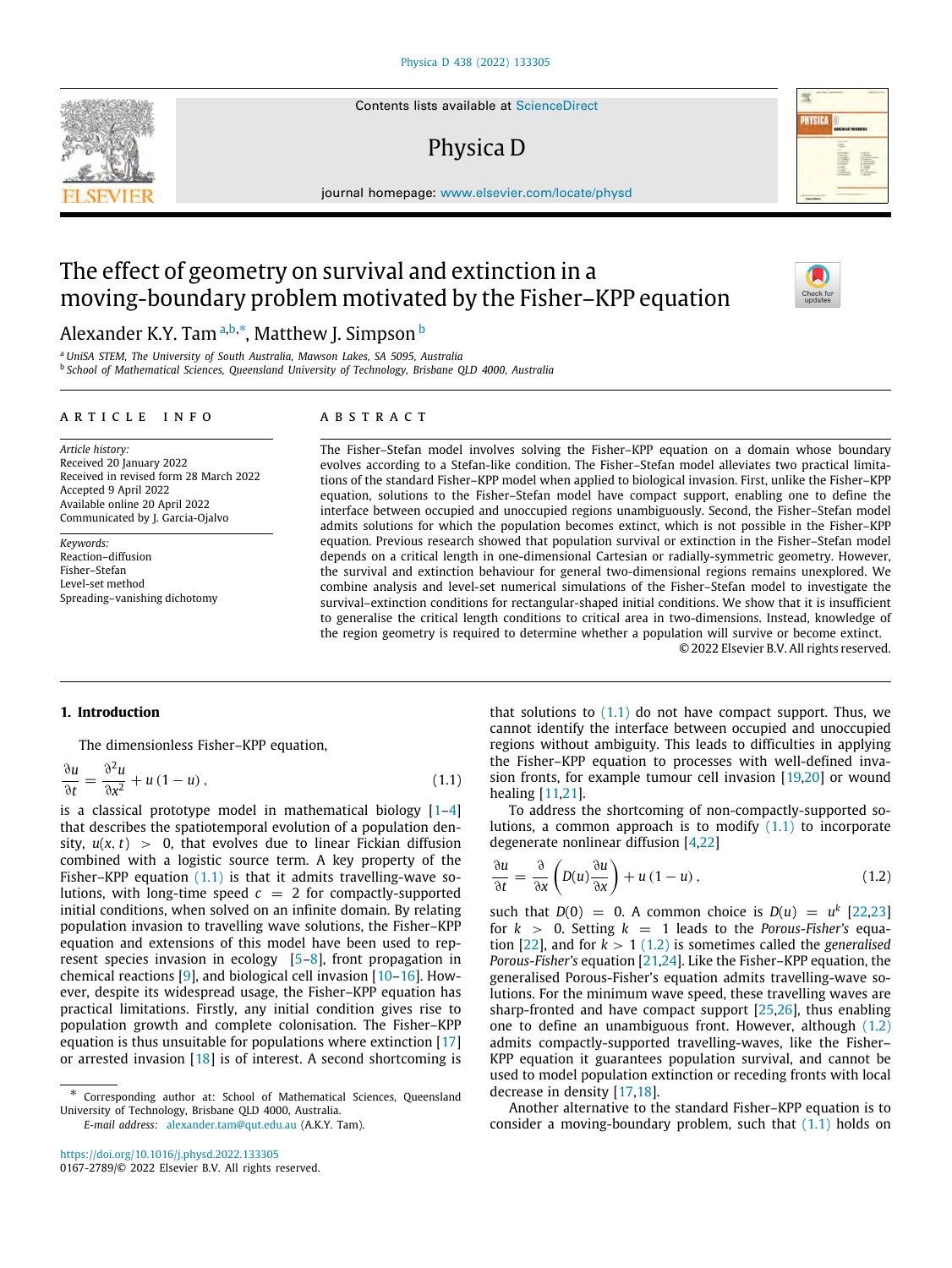

<span id="page-1-3"></span>**Fig. 1.** Illustration of the level-set method used to solve the two-dimensional Fisher–Stefan model [\(2.1\)](#page-1-0). (A) Schematic of the rectangular computational domain  $D$ , which contains the blue region  $\Omega(t)$  on which we solve the Fisher-KPP equation, and the red curve, which is the boundary ∂Ω(*t*). (B) An example level-set function,  $\phi(x, y, t)$ , for a disc-shaped  $\Omega(t)$ . The black curve is the zero level-set, and the red curve is a projection onto the (*x*, *y*) plane marked with the grid. (C) An example two-dimensional density profile  $u(x, y, t)$  for a circular region. (D) An example extension velocity field *F* (*x*, *y*, *t*).

a compactly-supported region  $x < L(t)$ , and  $u(L(t), t) = 0$ . The moving-boundary is assumed to evolve according to

$$
\frac{dL}{dt} = -\kappa \frac{\partial u(L(t), t)}{\partial x},\tag{1.3}
$$

where the parameter κ relates the density gradient at *L*(*t*) to the speed of the boundary. Moving-boundary problems of this type are traditionally used to model physical and industrial processes  $[27-31]$  $[27-31]$  $[27-31]$ . Indeed, the boundary condition  $(1.3)$  $(1.3)$  is analogous to the classical Stefan condition [\[32\]](#page-7-1) for a material undergoing phase change, where  $\kappa$  is the inverse Stefan number. More recently, moving-boundary problems have been used to study biological and ecological phenomena, including cancer invasion, cell motility, and wound healing [[8](#page-6-3)[,33](#page-7-2)–[38](#page-7-3)]. Usefully, reaction– diffusion moving-boundary problems often admit sharp-fronted travelling-wave solutions for a range of wave speeds [[39](#page-7-4)[,40\]](#page-7-5). In contrast, the travelling-wave solution to the porous-Fisher's equation is only sharp-fronted for one wave speed, the minimum wave speed [[25](#page-6-16)[,26](#page-6-17)]. Applying the moving-boundary problem framework to  $(1.1)$  $(1.1)$  $(1.1)$ , we obtain

$$
\frac{\partial u}{\partial t} = \frac{\partial^2 u}{\partial x^2} + u(1 - u) \quad \text{on} \quad 0 < x < L(t), \tag{1.4a}
$$

$$
\frac{\partial u}{\partial x} = 0 \quad \text{on} \quad x = 0,\tag{1.4b}
$$

$$
u = 0 \quad \text{on} \quad x = L(t), \tag{1.4c}
$$

$$
\frac{dL}{dt} = -\kappa \frac{\partial u(L(t), t)}{\partial x},\tag{1.4d}
$$

$$
u(x, 0) = u_0(x) \quad \text{on} \quad 0 < x < L(0). \tag{1.4e}
$$

This extension to ([1.1](#page-0-3)), known as the *Fisher–Stefan* model, was first proposed by Du and Lin  $[41]$ , and Du and Guo  $[42,43]$  $[42,43]$  $[42,43]$ . The Fisher–Stefan model alleviates the two practical disadvantages of Fisher–KPP, because the boundary *L*(*t*) defines the front position explicitly, and it admits solutions for population extinction [\[41,](#page-7-6) [42](#page-7-7)[,44\]](#page-7-9).

The Fisher–Stefan model has been studied extensively in onedimensional Cartesian geometry. Du and Lin  $[41]$  $[41]$  proved that  $(1.4)$  admits solutions whereby the population density evolves to a travelling wave solution as  $t \rightarrow \infty$ , with asymptotic speed that depends on  $\kappa$ . This corresponds to population survival and successful invasion, with  $u(x, t) \rightarrow 1$  as  $t \rightarrow \infty$ . However, Du and Lin [[41](#page-7-6)] also proved that the Fisher–Stefan model admits solutions where the population fails to establish, such that  $u \rightarrow$  $0^+$  as  $t \to \infty$ . This corresponds to population extinction, which cannot occur in the Fisher–KPP or generalised Porous-Fisher models. The survival–extinction behaviour of the Fisher–Stefan model depends on the critical length,  $L_c = \pi/2$  [\[41,](#page-7-6)[45](#page-7-10)]. If  $L(0) > L_c$ , Du and Lin [[41\]](#page-7-6) showed that the population will always survive. However, if  $L(0) < L_c$ , then survival only occurs if  $L(t)$  evolves such that  $L(t) > L_c$  at some time, and otherwise the population becomes extinct. In this  $L(0) < L_c$  scenario, whether the solution ever attains  $L(t) > L_c$  depends on the initial condition  $u_0(x)$ , and the parameter  $\kappa$  [[41](#page-7-6)].

Simpson [[46](#page-7-11)] extended the work of Du and Lin [[41\]](#page-7-6) by considering the Fisher–Stefan model on an *n*-sphere. By replacing the second derivative term in ([1.4a\)](#page-1-2) with the *n*-dimensional radiallysymmetric Laplacian operator, Simpson [\[46\]](#page-7-11) showed that a critical radius, *R<sup>c</sup>* , governs survival and extinction analogously to the critical length. This critical radius depends on the dimension *n*. In the two-dimensional spreading-disc problem, the critical radius is  $R_c = \alpha_{01} \approx 2.4048$ , where  $\alpha_{01}$  is the first zero of  $J_0(x)$ , the zeroth-order Bessel function of the first kind [[46](#page-7-11)]. However, the survival and extinction behaviour of the Fisher–Stefan model remains unexplored for non-radially-symmetric two-dimensional geometries. Investigating this is the subject of our study.

# **2. Mathematical model**

<span id="page-1-1"></span>We consider a multidimensional extension to the dimensionless Fisher–Stefan model [\(1.4](#page-1-2)). As illustrated in [Fig. 1A](#page-1-3), we denote the region on which we solve the Fisher–KPP equation as  $Ω(t)$ , and its boundary as ∂Ω(*t*). The boundary ∂Ω(*t*) defines the interface between regions of non-zero population density and regions of zero density. Biologically, this might represent the position of a cell invasion front, or the boundary of a tumour. The multidimensional Fisher–Stefan model is then

<span id="page-1-0"></span>
$$
\frac{\partial u}{\partial t} = \nabla^2 u + u (1 - u), \quad \text{on} \quad \Omega(t), \tag{2.1a}
$$

<span id="page-1-5"></span>
$$
u = 0, \quad \text{on} \quad \partial \Omega(t), \tag{2.1b}
$$

 $V = -\kappa \nabla u \cdot \hat{n}$  on  $\partial \Omega(t)$ , (2.1c)

$$
u(x, 0) = u_0(x) \quad \text{on} \quad \Omega(0), \tag{2.1d}
$$

<span id="page-1-2"></span>where *V* is the normal speed of the interface, and  $\hat{n}$  is the unit outward normal to the interface ∂Ω(*t*).

#### *2.1. Numerical methods*

<span id="page-1-4"></span>We use the level-set method  $[47-51]$  $[47-51]$  $[47-51]$  to solve  $(2.1)$  on a twodimensional computational domain,  $\mathcal{D}$ . This involves embedding the interface as the zero level-set of a scalar function  $\phi(x, t)$ . That is,

$$
\partial \Omega(t) = \{x \mid \phi(x, t) = 0\},\tag{2.2}
$$

where  $\phi(x, t)$  is defined for all  $x \in \mathcal{D}$ , and is such that  $\phi < 0$ for  $x \in \Omega(t)$  and  $\phi \geq 0$  for  $x \notin \Omega(t)$ . An example for a disc is illustrated in [Fig. 1](#page-1-3)B. The level-set function  $\phi(x, t)$  evolves according to the level-set equation

$$
\frac{\partial \phi}{\partial t} + F |\nabla \phi| = 0, \tag{2.3}
$$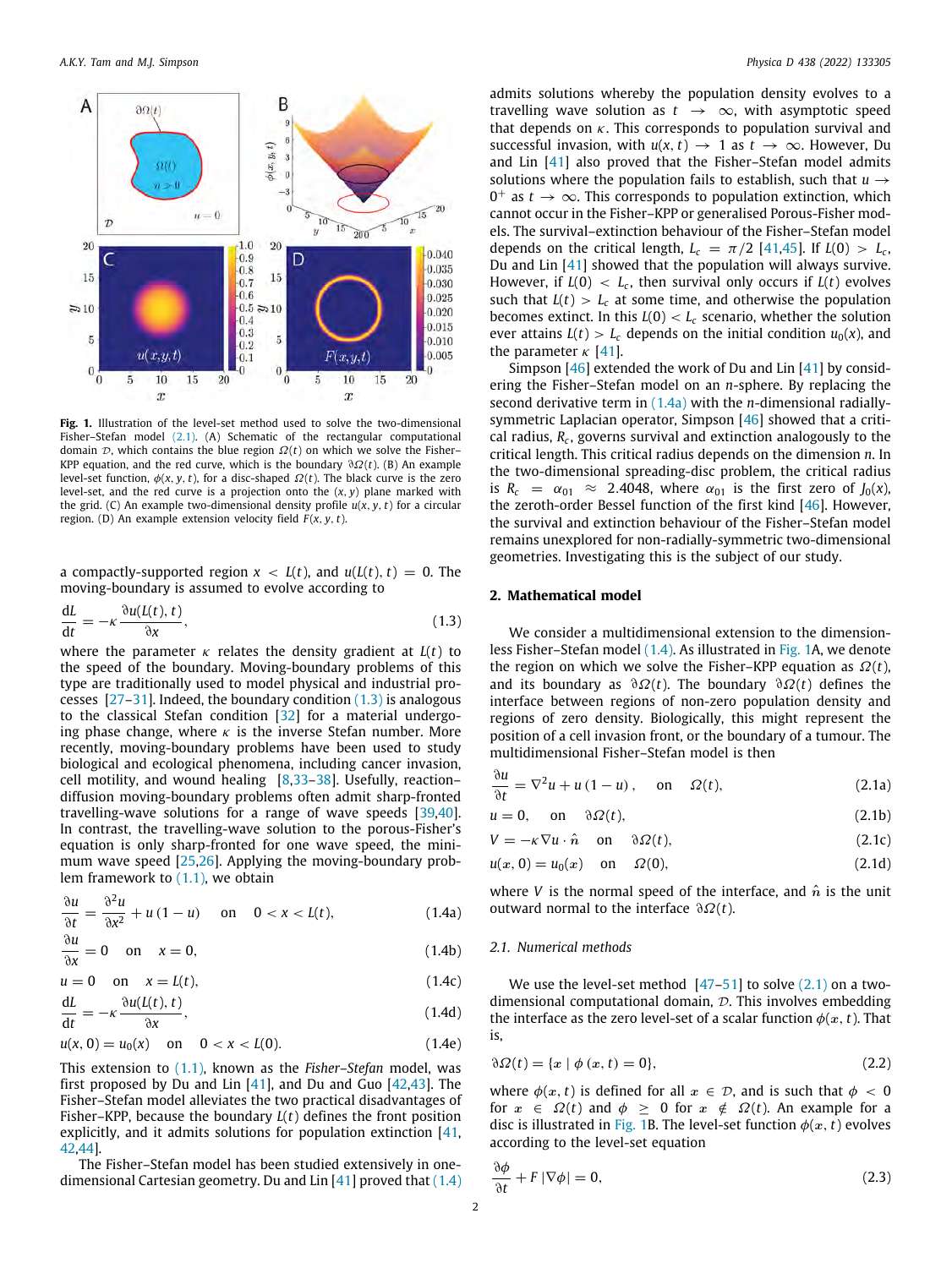where  $F(x, t)$  is the *extension velocity field*, a scalar function defined for  $x \in \mathcal{D}$ , such that  $F = V$  on  $\partial \Omega(t)$ . In level-set form, the system of equations solved numerically is

$$
\frac{\partial u}{\partial t} = \nabla^2 u + u (1 - u) \quad \text{on} \quad \phi(x, t) < 0,\tag{2.4a}
$$

$$
\frac{\partial \phi}{\partial t} + F |\nabla \phi| = 0 \quad \text{on} \quad x \in \mathcal{D}, \tag{2.4b}
$$

$$
u = 0, \quad F = -\kappa \nabla u \cdot \frac{\nabla \phi}{|\nabla \phi|} \quad \text{on} \quad \phi(x, t) = 0,
$$
 (2.4c)

$$
u(x, 0) = u_0(x) \quad \text{on} \quad \phi(x, 0) < 0. \tag{2.4d}
$$

We solve the system  $(2.4)$  using explicit finite-difference methods [\[52–](#page-7-14)[57](#page-7-15)]. We compute the extension velocity field by first computing *V* using second-order finite-differences, and then obtain *F* by orthogonal extrapolation [\[49\]](#page-7-16). An example extension velocity field for a spreading disc is shown in [Fig. 1D](#page-1-3). As  $\phi$  evolves with time, so too does its zero level-set. This zero level-set defines the boundary of the region on which we solve  $(2.1a)$  $(2.1a)$  $(2.1a)$ .

For each numerical solution in this work, we use  $201 \times 201$ spatial resolution, with  $\Delta x = \Delta y = 0.1$ ,  $\Delta t = 0.002$ , and  $\kappa$  = 0.1. The grid spacing and time-step sizes are sufficient to obtain good agreement with grid-independent spreading disc solutions of Simpson [\[46\]](#page-7-11). We choose the value  $\kappa = 0.1$  to represent a slowly-expanding population, as governed by the Stefan condition ([1.4d](#page-1-4)). Our choice of  $\kappa = 0.1$  ensures that initially-rectangular populations remain approximately rectangular until it is clear whether the population will survive or become extinct. Full details on our level-set method, an opensource JULIA implementation, and numerical tests to validate the method are available on [Github.](https://github.com/alex-tam/2D_Fisher-Stefan_Level-Set) We also include documentation for our level-set method in the Supplementary Material.

#### **3. Results and discussion**

#### *3.1. Survival and extinction in disc-shaped populations*

We begin our investigation of survival and extinction in twodimensions by considering solutions with the disc initial condition,

$$
u(x, y, 0) = \begin{cases} u_0 & \text{if } \sqrt{(x - \frac{w}{2})^2 + (y - \frac{w}{2})^2} \le R(0) \\ 0 & \text{otherwise,} \end{cases}
$$
(3.1)

where  $u_0$  is a constant satisfying  $0 < u_0 \leq 1$ ,  $R(0)$  is the initial disc radius, and *W* is the width of the square computational domain D. Simpson [\[46\]](#page-7-11) showed that the critical radius,  $R_c = \alpha_{01} \approx 2.4048$ , explains the survival and extinction behaviour of a disc. With the initial condition  $(3.1)$ , the region  $\Omega(t)$  evolves as a disc of radius  $R(t)$ . If  $R(t) > R_c$  at any time, the population survives. Alternatively, if  $R(t) < R_c$  for all  $t$ , then the population eventually becomes extinct. We solve the Fisher–Stefan model numerically using  $u_0 = 0.5$ , and compare solutions with  $R(0) = 2.1$  and  $R(0) = 2.4$ . Although, both values of  $R(0)$  are less than  $R_c$ , the Stefan-like condition [\(2.1c\)](#page-1-5) suggests that *R*(*t*) will increase for  $\kappa > 0$ , because  $\nabla u \cdot \hat{n} < 0$  on  $\partial \Omega(t)$ . However, it is unclear whether *R*(*t*) will ever exceed *R<sup>c</sup>* , because the rate of spread *V* in ([2.1c](#page-1-5)) depends on  $\kappa$  and the shape of the density profile.

Level-set numerical solutions with  $R(0) = 2.1$  and  $R(0) = 1$ 2.4 are presented in [Fig. 2.](#page-2-2) Panels A–D show that  $R(0) = 2.1$ results in population extinction, with density  $u \rightarrow 0^+$  as t increases. This is because *R*(*t*) < *R<sup>c</sup>* for all *t*, where *R<sup>c</sup>* is indicated by the vertical lines in panel D. Eventually, population density  $u \rightarrow 0^+$ , which prevents further spread because  $\nabla u \rightarrow 0$ , and thus  $V \rightarrow 0$  according to [\(2.1c\)](#page-1-5). In contrast, with  $R(0) = 2.4$ the population survives and spreads, such that both density *u*

<span id="page-2-0"></span>

<span id="page-2-2"></span><span id="page-2-1"></span>**Fig. 2.** Numerical solutions to the Fisher–Stefan model with the disc initial condition [\(3.1](#page-2-1)), and  $u_0 = 0.5$ . (A-D): Solution with  $R(0) = 2.1$ . (A): Initial condition,  $t = 0$ . (B): Density profile  $u(x, y, t)$  at  $t = 5$ . (C): Density profile  $u(x, y, t)$  at  $t = 10$ . (D): Evolution of population density, viewed as a onedimensional slice through  $y = 10$ . The solid curve represents the initial condition, and dashed curves are the densities at  $t \in \{2, 4, 6, 8, 10\}$ . Arrow indicates direction of increasing  $t$ . (E-H): solution with  $R(0) = 2.4$ . (E): Initial condition,  $t = 0$ . (F): Density profile  $u(x, y, t)$  at  $t = 50$ . (G): Density profile  $u(x, y, t)$  at  $t = 100$ . (H): Evolution of population density, viewed as a onedimensional slice through  $y = 10$ . The solid curve represents the initial condition, and dashed curves are the densities at  $t \in \{20, 40, 60, 80, 100\}$ . Arrow indicates direction of increasing *t*. (D&H): Red vertical line represents  $x = 10 \pm R_c$ , where  $R_c = \alpha_{01}$ .

and the size of  $\Omega(t)$  eventually increase with time. Although the density  $u(10, 10, t)$  at the centre of  $\Omega(t)$  decreases at first (see panel H), we eventually have  $R(t) > R_c$ . This enables the density to recover, and the population to survive. As  $t \to \infty$ , the solution approaches a radially-symmetric travelling wave. The ability to capture both survival and extinction is an advantage of the Fisher–Stefan model over the Fisher–KPP equation.

#### *3.2. Numerical solutions for rectangular populations*

Despite being previously studied in radially-symmetric geometry, the survival and extinction behaviour of the Fisher–Stefan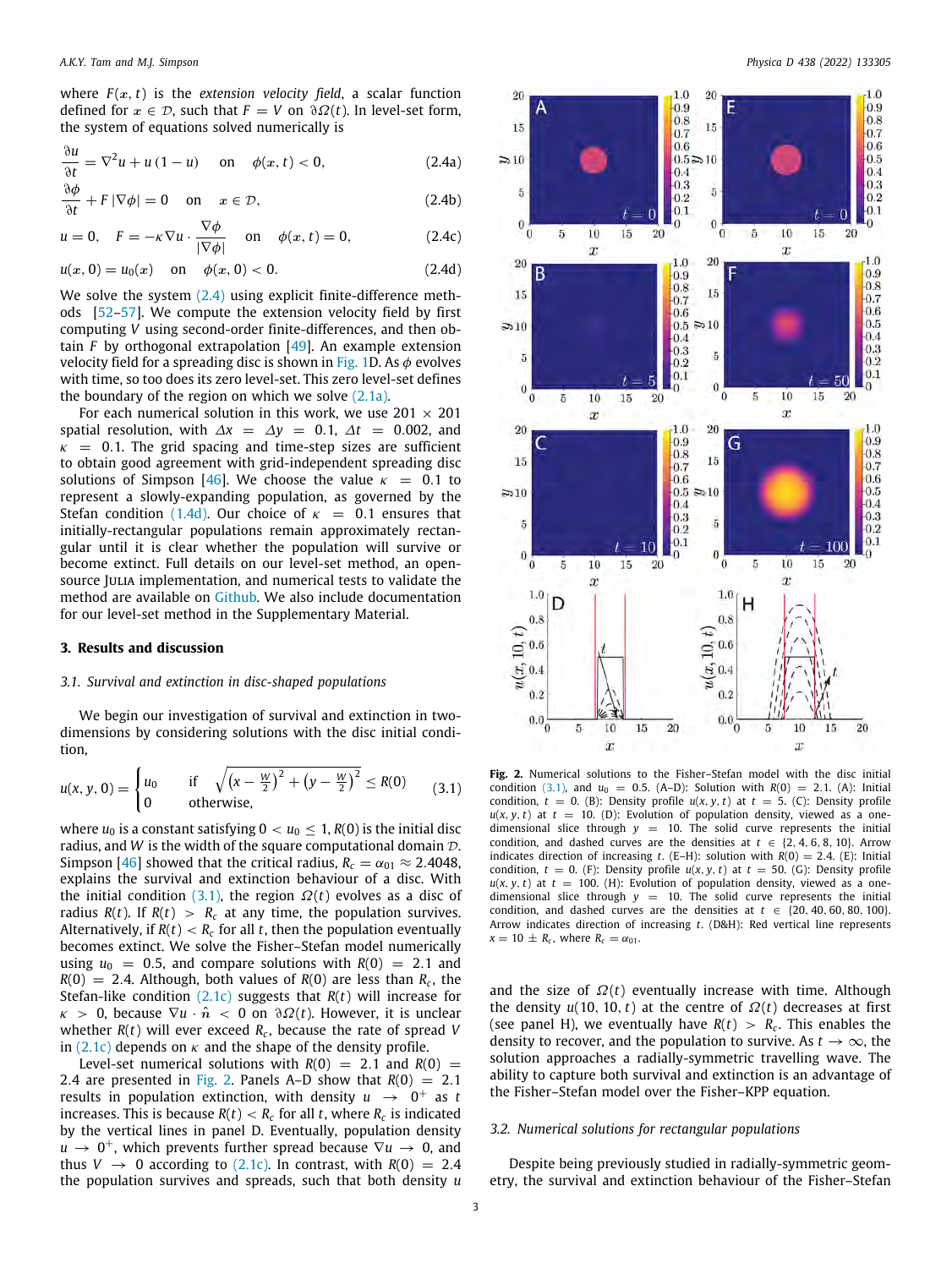

<span id="page-3-0"></span>**Fig. 3.** Potential square and rectangular analogues to the critical disc with radius *Rc* . (a) A square whose corners lie on the perimeter of the circle. (b) A square with side width equal to the circle diameter. (c) A square with the same area as the circle. (d) A rectangle with aspect ratio 4, and the same area as the circle.

model in general two-dimensional geometry remains unexplored. For example, it is not immediately clear how the results for a disc translate to rectangular shapes. Given a disc of radius *R<sup>c</sup>* , one can conceive many rectangles that share certain properties with the disc. Some examples are shown in [Fig. 3.](#page-3-0) For example, in [Fig. 3](#page-3-0)(a) disc. Some examples are shown in Fig. 3. For example, in Fig. 3(a)<br>we have the square with width √2R<sub>c</sub>, for which all points inside the square are within the critical disc. In Fig.  $3(b)$  we have the square with width 2 $R_c$ , such that every point of the critical disc is contained within the square. Based on the radially-symmetric analysis, we would expect the initial square in Fig.  $3(a)$  to give rise to extinction, and the initial square in Fig.  $3(b)$  to give rise to survival. However, the situation is unclear for a square with to survival. However, the situation is unclear for a square with side widh between  $\sqrt{2}R_c$  and  $2R_c$ . One example is the square side width between  $\sqrt{2}R_c$  and  $2R_c$ . One example is the square with width  $\sqrt{\pi}R_c$  [\(Fig. 3\(](#page-3-0)c)), which has the same area as the

critical disc. In this case, consider drawing a family of rays from the centre of the square or disc to the perimeter of each shape. Each ray is defined by its polar angle  $\theta \in [0, 2\pi]$ . For some θ, for example  $θ = 0, ±π/2, R<sub>c</sub>$  exceeds the distance to the perimeter of the square. In contrast, for  $\theta = \pm \pi/4, \pm 3\pi/4$ , the distance to the perimeter of the square exceeds *R<sup>c</sup>* . Therefore, it is unclear whether a population of this shape will survive or become extinct. Furthermore, varying the aspect ratio enables us to define a family of rectangles with the same area, one of which is shown in [Fig. 3\(](#page-3-0)d). The survival and extinction behaviour of these shapes is also unclear according to previous radially-symmetric analysis.

To address this question, we consider numerical solutions on initially-rectangular domains. We characterise the geometry of  $\Omega(t)$  by defining  $L_x(t)$  and  $L_y(t)$  to be the distances in the *x* and *y*-directions respectively occupied by the population, measured through the centre of  $\Omega$ . That is,

$$
L_x(t) = \max\{x \mid u(x, W/2, t) > 0\} - \min\{x \mid u(x, W/2, t) > 0\},\tag{3.2a}
$$

$$
L_y(t) = \max\{y \mid u(W/2, y, t) > 0\} - \min\{y \mid u(W/2, y, t) > 0\}.
$$
\n(3.2b)

For populations that remain approximately rectangular,  $L_x(t)$  and  $L<sub>v</sub>(t)$  provide measures for the rectangle width and height, respectively. For initially-rectangular domains, the initial condition is then

<span id="page-3-2"></span>
$$
u(x, y, 0) = \begin{cases} u_0 & \text{if } |x - \frac{w}{2}| \le \frac{L_x(0)}{2} \\ y - \frac{w}{2}| \le \frac{L_y(0)}{2}, \\ 0 & \text{otherwise.} \end{cases}
$$
 (3.3)

[Fig. 4](#page-4-0), panels (A–E) and panels (F–J) depict numerical solutions for initially-square populations. Panels A–E show that a solution with the square initial condition  $L_x(0) = L_y(0) = 3.5$  leads to extinction, like the circular solution in [Fig. 2,](#page-2-2) panels A–D. Increasing the size of the initial square to  $L_x(0) = L_y(0) = 4$ yields survival ([Fig. 4,](#page-4-0) panels F–J), similar to how increasing the initial radius led to survival in disc-shaped populations [\(Fig. 2,](#page-2-2) panels E–H). However, for a given  $\kappa$  survival or extinction of rectangular populations does not depend solely on area, unlike for disc-shaped populations. The numerical solution in [Fig. 4](#page-4-0), panels K–O confirms this. Panels K–O depict a rectangular population that becomes extinct, with initial condition  $L_x(0) = 8$  and  $L_y(0) =$ 2. Extinction occurs despite the rectangle in panels K–O having the same initial area as the square population that survived. Thus, more detail about the region geometry than initial area is required to determine the survival or extinction of rectangular populations.

*3.3. Conditions for survival and extinction in rectangular populations*

To explain the results in [Fig. 4](#page-4-0), we obtain critical conditions that determine survival or extinction. Our analysis is similar to those of El-Hachem et al.  $[45]$  $[45]$  $[45]$ , and Simpson  $[46]$  $[46]$  $[46]$ . It involves considering the small-density  $u \rightarrow 0^+$  limit, for which the leading-order population density  $\hat{u}(x, y, t)$  satisfies

<span id="page-3-1"></span>
$$
\frac{\partial \hat{u}}{\partial t} = \frac{\partial^2 \hat{u}}{\partial x^2} + \frac{\partial^2 \hat{u}}{\partial y^2} + \hat{u}.
$$
 (3.4)

We consider solutions to  $(3.4)$  on a fixed rectangular domain  $0 \le x \le X$  and  $0 \le y \le Y$ , subject to arbitrary compactlysupported initial conditions, and homogeneous Dirichlet boundary conditions on all boundaries. This problem has the general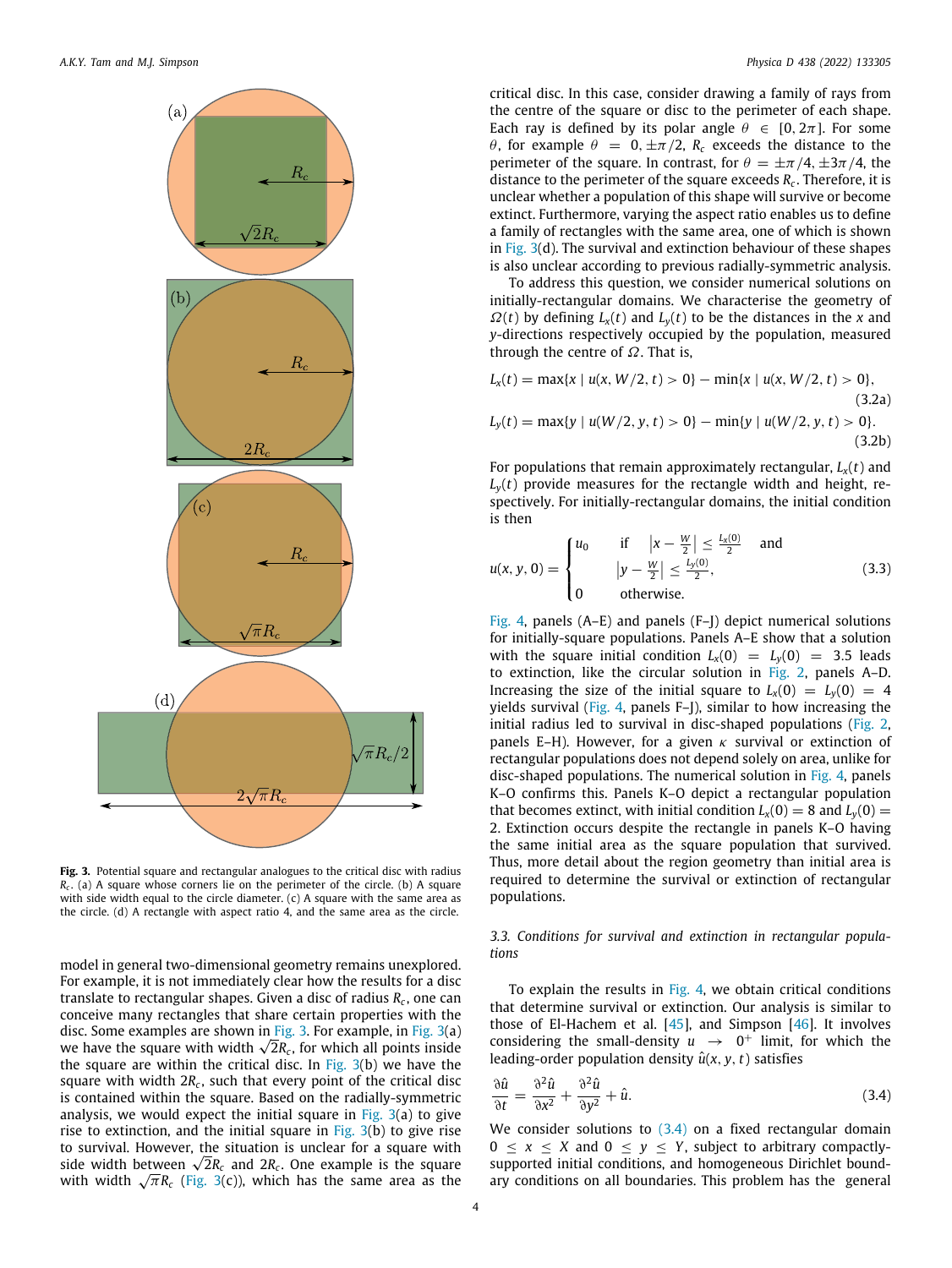

<span id="page-4-0"></span>Fig. 4. Numerical solutions with rectangular initial conditions ([3.3](#page-3-2)), with  $u_0 = 0.5$ . (A-E): Solution with  $L_x(0) = L_y(0) = 3.5$ . (F-J): Solution with  $L_x(0) = L_y(0) = 4$ . (K-O): Solution with  $L_x(0) = 8$ ,  $L_y(0) = 2$ . (A): Initial density  $u(x, y, 0)$ . (B): Density profile at  $t = 2$ . (C): Density profile at  $t = 4$ . (D-E) One-dimensional slice  $u(x, 10, t)$ .  $u(10, y, t)$ . Solid curve is the initial condition, dashed curves are solutions plotted at  $t \in \{1, 2, 3, 4, 5\}$ . Arrow indicates direction of increasing t. (F): Initial density  $u(x, y, 0)$ . (G): Density profile at  $t = 50$ . (H): Density profile at  $t = 100$ . (I-J) One-dimensional slice  $u(x, 10, t)$ .  $u(10, y, t)$ . Solid curve is the initial condition, dashed curves are solutions plotted at  $t \in \{20, 40, 60, 80, 100\}$ . Arrow indicates direction of increasing *t*. (K): Initial density  $u(x, y, 0)$ . (L): Density profile at  $t = 1$ . (M): Density profile at  $t = 2$ . (N-O) One-dimensional slice  $u(x, 10, t)$ .  $u(10, y, t)$ . Solid curve is the initial condition, dashed curves are solutions plotted at  $t \in \{1, 2, 3, 4, 5\}$ . Arrow indicates direction of increasing *t*.

solution

$$
\hat{u}(x, y, t) = \sum_{n=1}^{\infty} \sum_{m=1}^{\infty} A_{n,m} \sin\left(\frac{n\pi x}{X}\right) \sin\left(\frac{m\pi y}{Y}\right)
$$

$$
\times e^{-\left(\frac{n^2\pi^2}{X^2} + \frac{m^2\pi^2}{Y^2} - 1\right)t},
$$
\n(3.5)

with coefficients  $A_{n,m}$  chosen such that  $\hat{u}(x, y, 0)$  matches the initial condition. We next consider the long-time solution  $t \to \infty$ , such that the leading-eigenvalue  $n = m = 1$  approximates the general solution ([3.5](#page-4-1)). Then,

$$
\hat{u}(x, y, t) \sim A_{1,1} \sin\left(\frac{\pi x}{X}\right) \sin\left(\frac{\pi y}{Y}\right) e^{-\left(\frac{\pi^2}{X^2} + \frac{\pi^2}{Y^2} - 1\right)t} \quad \text{as}
$$
\n
$$
t \to \infty. \tag{3.6}
$$

To obtain the conditions under which the population survives or becomes extinct as  $t \to \infty$ , we use the approximation ([3.6](#page-4-2)) and consider conservation of the population inside Ω. For *u* ≪ 1, the conservation statement is

<span id="page-4-3"></span><span id="page-4-1"></span>
$$
\frac{dM}{dt} = \int_{\Omega} \hat{u}(x, y, t) - \int_{\partial\Omega} -\nabla \hat{u} \cdot \hat{n}, \qquad (3.7)
$$

<span id="page-4-2"></span>where  $M(t) = \int_{\Omega} \hat{u}(x, y, t)$  is the total population in  $\Omega$ . The first term on the right-hand side of  $(3.7)$  is the net accumulation of *û* inside Ω due to the (linearised) source term. The second term on the right-hand side of [\(3.7\)](#page-4-3) is the rate of population loss through the boundary ∂Ω due to diffusion. The population survives if  $dM/dt > 0$  as  $t \to \infty$ , that is accumulation exceeds loss. Alternatively, the population becomes extinct if d*M*/d*t* < 0 as *t* → ∞, *i.e.* the rate of loss exceeds accumulation. Critical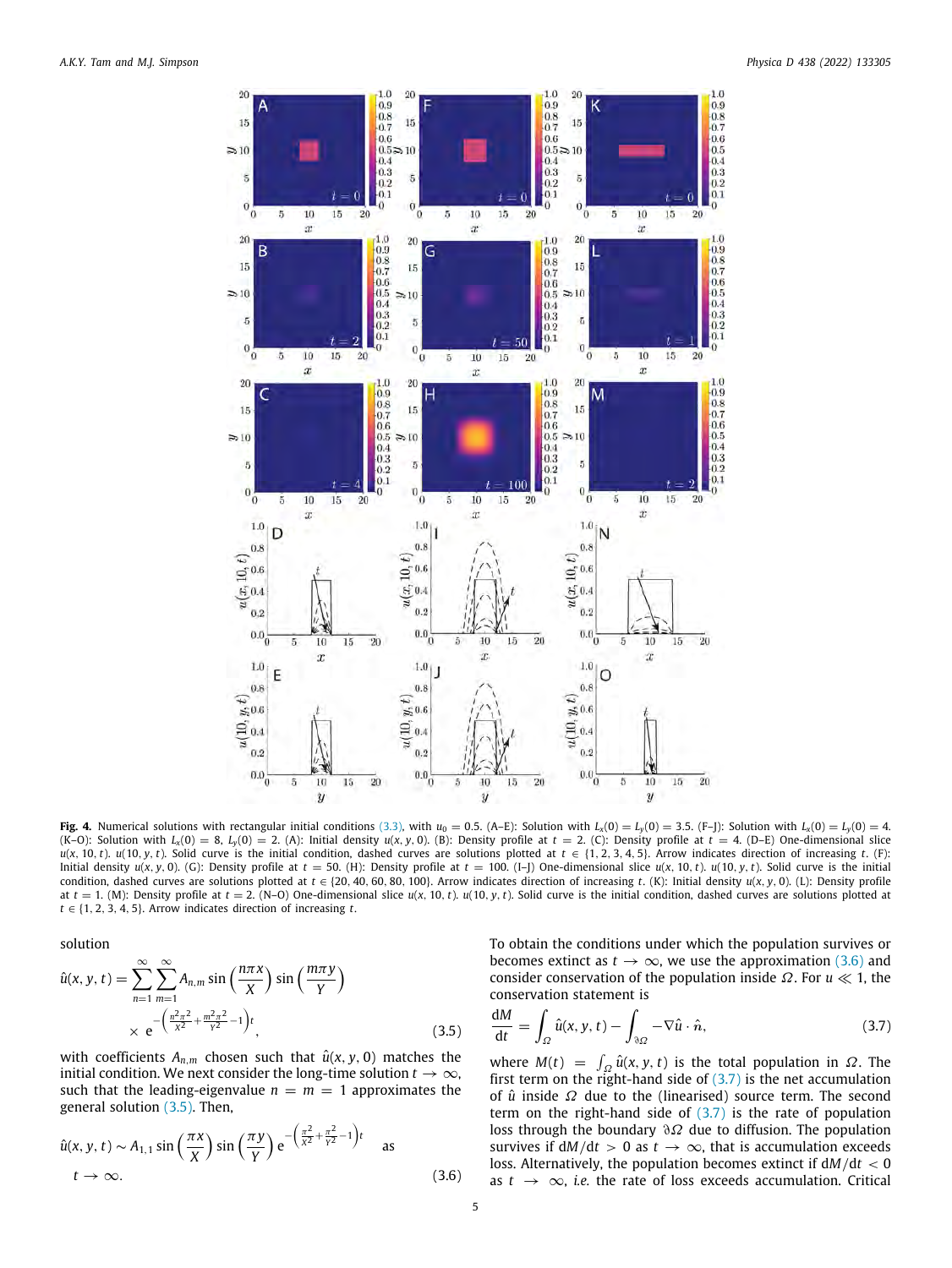behaviour occurs when  $dM/dt = 0$  as  $t \to \infty$ , such that the rates of population gain and loss balance. This requires

$$
\int_{\Omega} \hat{u}(x, y, t) = \int_{\partial \Omega} -\nabla \hat{u} \cdot \hat{n}.
$$
\n(3.8)

In fixed rectangular geometry,  $\Omega$  and  $\partial\Omega$  are readily parameterised to give

$$
\int_0^Y \int_0^x \hat{u}(x, y, t) dx dy = -\int_0^Y \frac{\partial \hat{u}(X, y, t)}{\partial x} dy
$$

$$
+\int_0^Y \frac{\partial \hat{u}(0, y, t)}{\partial x} dy - \int_0^X \frac{\partial \hat{u}(x, Y, t)}{\partial y} dx + \int_0^X \frac{\partial \hat{u}(x, 0, t)}{\partial y} dx.
$$
(3.9)

Substituting the leading-eigenvalue approximation ([3.6](#page-4-2)) for  $\hat{u}$ in ([3.9\)](#page-5-0), evaluating integrals, and simplifying then yields

$$
XY = \pi \sqrt{Y^2 + X^2}.\tag{3.10}
$$

The condition  $(3.10)$  $(3.10)$  implies that the population survives if the area *XY* of the rectangular region  $\Omega(t)$  exceeds  $\pi\sqrt{Y^2+X^2}$ . Another interpretation of the condition  $(3.10)$  $(3.10)$  is that extinction will occur if the exponential term in [\(3.6\)](#page-4-2) decays, and the population will survive if the exponential term grows. Setting the exponent in the leading-eigenvalue approximation  $(3.6)$  $(3.6)$  $(3.6)$  to zero then yields the same condition ([3.10](#page-5-1)).

The fixed-domain analysis applies to the Fisher–Stefan moving-boundary problem, provided Ω(*t*) remains approximately rectangular. If so, [\(3.10\)](#page-5-1) implies that a rectangular population will survive if its lengths  $L_x(t)$  and  $L_y(t)$  ever satisfy  $L_x L_y > \pi \sqrt{L_y^2 + L_x^2}$  , and will become extinct if  $L_{\rm x}L_{\rm y} < \pi\sqrt{L_{\rm y}^2 + L_{\rm x}^2}$  for all time. Another way to write the condition for survival is that the inequalities

$$
L_{y} > \pi \sqrt{\frac{L_{x}^{2}}{L_{x}^{2} - \pi^{2}}}, \quad L_{x} > \pi, \tag{3.11}
$$

must be satisfied at some *t*. Interestingly, the population cannot survive if either  $L_x$  or  $L_y$  remain less than  $\pi$  for all time. Furthermore, for each  $L_x > \pi$ , there exists a unique critical  $L_{v,c}$ given by the right-hand side of the first inequality in  $(3.11)$  $(3.11)$ , above which the population will survive. This completely characterises the effect of rectangular geometry and aspect ratio on survival and extinction in the two-dimensional Fisher–Stefan model.

For a square-shaped population, the conditions  $(3.10)$  and ([3.11](#page-5-2)) imply that survival only occurs if the square width ever  $(3.11)$  imply that survival only occurs if the square width ever<br>exceeds  $\sqrt{2}\pi~\approx~$  4.443. This explains the numerical results in [Fig. 4](#page-4-0), panels A–E and panels F–J. For the square solution in [Fig. 4](#page-4-0), panels A–E with  $L_x(0) = L_y(0) = 3.5$ , the widths never Fig. 4, panels A–E with  $L_x(0) = L_y(0) = 3.5$ , the widths never reach  $\sqrt{2\pi}$ , and thus the population eventually becomes extinct. However, with  $L_x(0) = L_y(0) = 4$ , [\(Fig. 4](#page-4-0), panels F–J), the square However, with  $L_x(0) = L_y(0) = 4$ , (Fig. 4, paneis F–J), the square<br>widths do eventually exceed  $\sqrt{2}\pi$ , leading to eventual survival. Furthermore, although the rectangle with  $L_x(0) = 8$  and  $L_y(0) = 2$ has the same initial area as the square with  $L_x(0) = L_y(0) = 4$ , the population becomes extinct because  $L_v(t) < \pi$  for all *t*, which guarantees extinction according to ([3.11\)](#page-5-2).

[Fig. 5](#page-5-3) illustrates how some numerical solutions with rectangular initial conditions evolve. These solutions include the three solutions from [Fig. 4](#page-4-0), and solutions with  $(L_x(0), L_y(0)) \in$  $\{(10, 2.5), (8, 3), (6, 4)\}.$  If the inequalities  $(3.11)$  hold for any *t*, the population survives and  $L_x$  and  $L_y$  continue to increase. This is shown by the trajectories above the red curve in [Fig. 5.](#page-5-3) Conversely, the population becomes extinct if  $(3.11)$  $(3.11)$  $(3.11)$  never holds. This occurs for the trajectories that remain below the red curve in [Fig. 5.](#page-5-3)

The critical conditions [\(3.11\)](#page-5-2) are valid if the domain  $\Omega(t)$ remains approximately rectangular. Our choice of  $\kappa = 0.1$  in all



<span id="page-5-3"></span><span id="page-5-1"></span><span id="page-5-0"></span>**Fig. 5.** Evolution of numerical solutions to the Fisher–Stefan model with rectangular initial conditions. Black dots represent the initial rectangle dimensions  $L_{\text{x}}(0)$ , and  $L_{\text{y}}(0)$  for each solution plotted. Dashed curves represent the evolution of  $L_x(t)$  and  $L_y(t)$  from  $t = 0$  to  $t = 10$  for extinction solutions, or  $t = 0$ to  $t = 100$  for survival solutions. The red curve defines the critical threshold between survival and extinction, as per  $(3.11)$  $(3.11)$ . Solutions corresponding to panels (A–E), panels (F–J), and panels (K–O) of [Fig. 4](#page-4-0) are labelled.

numerical solutions of [Figs. 4](#page-4-0) and [5](#page-5-3) ensures that the rectangular shapes persist sufficiently long for  $(3.11)$  $(3.11)$  to determine survival or extinction. With much larger  $\kappa$ , for example  $\kappa = 1$ , initiallyrectangular shapes satisfying the survival conditions evolve to an expanding disc. In these scenarios, the long-term survivalextinction behaviour instead obeys the critical radius condition of Simpson [\[46](#page-7-11)].

#### **4. Conclusion and future work**

<span id="page-5-2"></span>The Fisher–Stefan model provides an alternative to standard the Fisher–KPP model that both defines an unambiguous invasion front, and admits solutions whereby the population becomes extinct. In this study, we extended one-dimensional and radially-symmetric results for the Fisher–Stefan model to twodimensional rectangular domains. Using the level-set method, we computed numerical solutions to the two-dimensional Fisher– Stefan model with  $\kappa = 0.1$ , for radially-symmetric and rectangular domains. Our objective was to understand the conditions under which square and rectangular shapes give rise to survival or extinction.

To explain the numerical observations, we obtained conditions for the Fisher–Stefan model that govern survival and extinction of a rectangular-shaped population. Using a conservation argument in the small density limit, we showed that survival requires both lengths of the rectangle to exceed  $\pi$ , and for the rectangle area to exceed a critical threshold that depends on the side lengths. Extending the one-dimensional idea of critical length or critical radius to a critical area in two dimensions is insufficient to explain survival and extinction. Instead, for rectangular-shaped domains information about both widths is necessary. Interestingly, these findings are similar to the behaviour of a population subject to the strong Allee effect. In radially-symmetric geometry, Lewis and Kareiva [\[58\]](#page-7-17) showed that a critical radius governs survival and extinction. However, recent work by Li et al. [\[59\]](#page-7-18) showed that additional geometric information is required to determine survival or extinction in asymmetric two-dimensional rectangular domains.

The analytical methods established in this work apply directly to any domain  $\Omega(0)$  such that solution to  $(3.4)$  $(3.4)$  $(3.4)$  with homogeneous Dirichlet conditions on  $\partial \Omega(0)$  can be obtained using separation of variables. One avenue for future work is to investigate the conditions for survival and extinction in these separable shapes, for example an ellipse [\[60\]](#page-7-19). Furthermore, our numerical method can be used to study survival and extinction for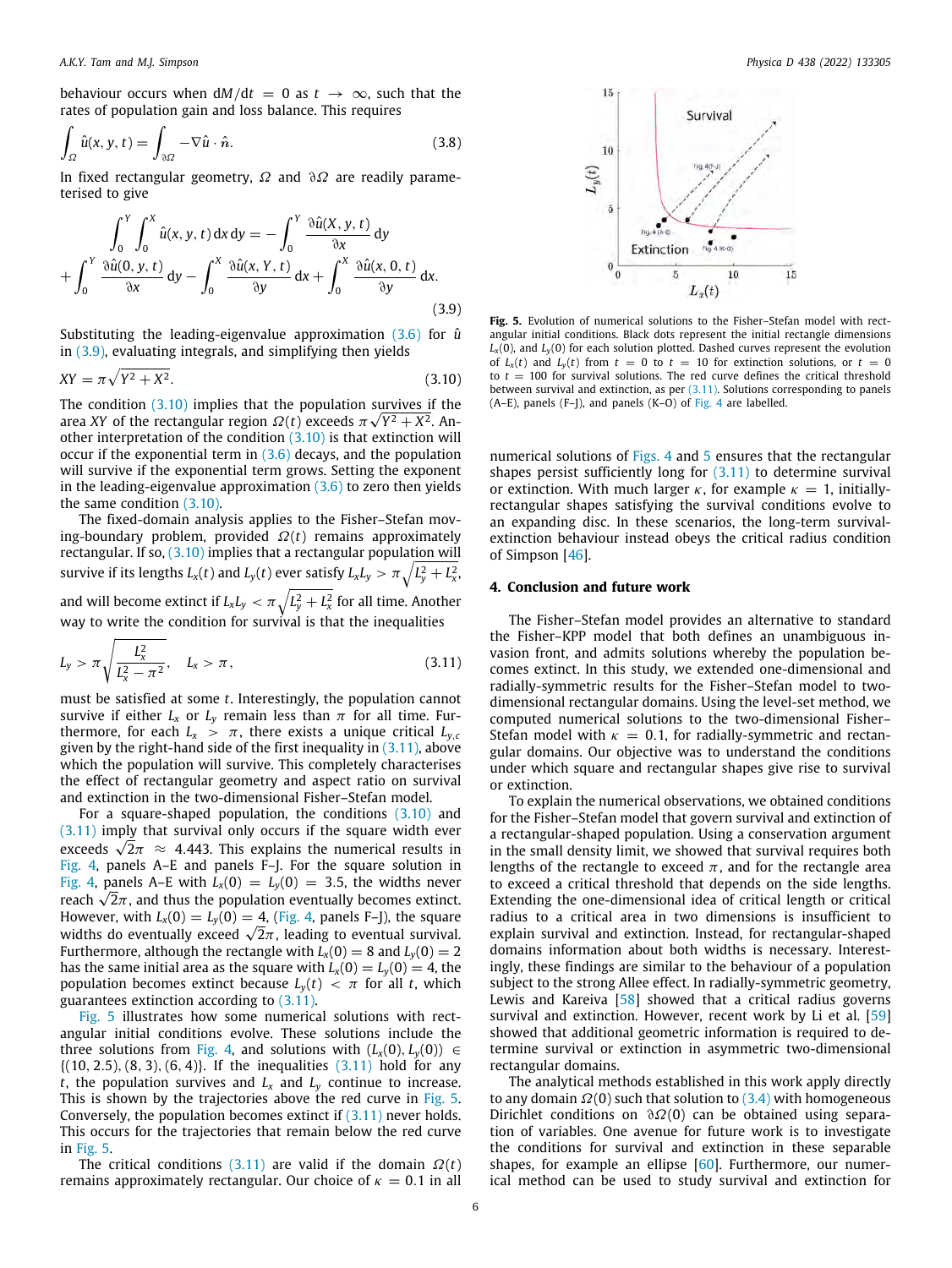general initial shapes Ω(0), regardless of whether these are separable. This includes investigation of non-simply-connected initial shapes. Furthermore, the analytical and numerical techniques can be extended to general reaction–diffusion moving-boundary problems. One possibility is to replace the Fisher–KPP equation with a nonlinear degenerate diffusion equation, for example [\(1.2\)](#page-0-4), with  $D(u) = u^k$ , for some  $k > 0$  [\[25\]](#page-6-16). We do not investigate nonlinear diffusion here, because linear diffusion is the most common assumption for biological dispersal in reaction–diffusion equations. Furthermore, in nonlinear degenerate diffusion models *k* is an additional parameter to be estimated, and the biological or ecological interpretation of *k* remains unclear [[13\]](#page-6-19).

All numerical solutions presented in this work have  $\kappa = 0.1$ . When solving the Fisher–Stefan model numerically with much larger  $\kappa$ , for example  $\kappa = 1$ , we observed that initially square and rectangular domains that satisfied the conditions for survival quickly evolved to an expanding circular shape. This numerical evidence suggests that radially-symmetric survival solutions to the Fisher–Stefan model are stable with respect to smallamplitude azimuthal perturbations. However, this has not been verified analytically. The stability of inward-moving fronts in a hole-closing geometry [\[21\]](#page-6-12) is also yet to be analysed. We plan to investigate this stability problem using analytical and numerical methods in future work.

#### **CRediT authorship contribution statement**

**Alexander K.Y. Tam:** Wrote the numerical code, Obtained the results, Performed the analysis, Wrote the manuscript. **Matthew J. Simpson:** Designed the research, Wrote the numerical code, Obtained the results, Performed the analysis, Wrote the manuscript.

# **Declaration of competing interest**

The authors declare that they have no known competing financial interests or personal relationships that could have appeared to influence the work reported in this paper.

### **Acknowledgements**

Computational resources and services used in this work were provided by HPC and Research Support Group, Queensland University of Technology, Brisbane, Australia. M. J. S. also acknowledges funding from the Australian Research Council (Grant No. DP200100177). We thank two anonymous referees for their helpful comments.

#### **Appendix A. Supplementary data**

Supplementary material related to this article can be found online at [https://doi.org/10.1016/j.physd.2022.133305.](https://doi.org/10.1016/j.physd.2022.133305)

#### **References**

- <span id="page-6-0"></span>[1] [A. Kolmogorov, I. Petrovsky, N. Piskunov, A study of the equation of](http://refhub.elsevier.com/S0167-2789(22)00089-6/sb1) [diffusion with increase in the quantity of matter, and its application to](http://refhub.elsevier.com/S0167-2789(22)00089-6/sb1) [a biological problem, Bull. Moscow State Univ. A 1 \(1937\) 1–25.](http://refhub.elsevier.com/S0167-2789(22)00089-6/sb1)
- [2] J. Canosa, On a nonlinear diffusion equation describing population growth, IBM J. Res. Dev. 17 (4) (1973) 307–313, [http://dx.doi.org/10.1147/rd.174.](http://dx.doi.org/10.1147/rd.174.0307) [0307](http://dx.doi.org/10.1147/rd.174.0307).
- [3] [P. Grindrod, Patterns and Waves: The Theory and Applications of](http://refhub.elsevier.com/S0167-2789(22)00089-6/sb3) [Reaction–Diffusion Equations, Oxford University Press, 1991.](http://refhub.elsevier.com/S0167-2789(22)00089-6/sb3)
- <span id="page-6-1"></span>[4] J.D. Murray, Mathematical Biology I: An Introduction, third ed., Springer, 2002, <http://dx.doi.org/10.1007/b98868>.
- <span id="page-6-2"></span>[5] B.H. Bradshaw-Hajek, P. Broadbridge, A robust cubic reaction–diffusion system for gene propagation, Math. Comput. Modelling 39 (9) (2004) 1151–1163, [http://dx.doi.org/10.1016/S0895-7177\(04\)90537-7.](http://dx.doi.org/10.1016/S0895-7177(04)90537-7)
- [6] J.G. Skellam, Random dispersal in theoretical populations, Biometrika 38 (1–2) (1951) 196–218, <http://dx.doi.org/10.1093/biomet/38.1-2.196>.
- [7] N. Shigesada, K. Kawasaki, Y. Takeda, Modeling stratified diffusion in biological invasions, Amer. Nat. 146 (2) (1995) 229–251, [http://dx.doi.org/](http://dx.doi.org/10.1086/285796) [10.1086/285796.](http://dx.doi.org/10.1086/285796)
- <span id="page-6-3"></span>[8] P. Broadbridge, A.J. Hutchinson, Integrable nonlinear reaction-diffusion population models for fisheries, Appl. Math. Model. 102 (2022) 748–767, [http://dx.doi.org/10.1016/j.apm.2021.10.013.](http://dx.doi.org/10.1016/j.apm.2021.10.013)
- <span id="page-6-4"></span>[9] G.N. Mercer, R.O. Weber, Combustion wave speed, Proc. R. Soc. A 450 (1938) (1995) 193–198, [http://dx.doi.org/10.1098/rspa.1995.0079.](http://dx.doi.org/10.1098/rspa.1995.0079)
- <span id="page-6-5"></span>[10] R.A. Gatenby, E.T. Gawlinski, A reaction-diffusion model of cancer invasion, [Cancer Res. 56 \(24\) \(1996\) 5745–5753.](http://refhub.elsevier.com/S0167-2789(22)00089-6/sb10)
- <span id="page-6-11"></span>[11] P.K. Maini, D.L.S. McElwain, D.I. Leavesley, Traveling wave model to interpret a wound-healing cell migration assay for human peritoneal mesothelial cells, Tissue Eng. 10 (3–4) (2004) 475–482, [http://dx.doi.org/](http://dx.doi.org/10.1089/107632704323061834) [10.1089/107632704323061834.](http://dx.doi.org/10.1089/107632704323061834)
- [12] B.G. Sengers, C.P. Please, R.O.C. Oreffo, Experimental characterization and computational modelling of two-dimensional cell spreading for skeletal regeneration, J. R. Soc. Interface 4 (17) (2007) 1107–1117, [http://dx.doi.](http://dx.doi.org/10.1098/rsif.2007.0233) [org/10.1098/rsif.2007.0233.](http://dx.doi.org/10.1098/rsif.2007.0233)
- <span id="page-6-19"></span>[13] J.A. Sherratt, J.D. Murray, Models of epidermal wound healing, Proc. R. Soc. B 241 (1300) (1990) 29–36, <http://dx.doi.org/10.1098/rspb.1990.0061>.
- [14] M.J. Simpson, K.K. Treloar, B.J. Binder, P. Haridas, K.J. Manton, D.I. Leavesley, D.L.S. McElwain, R.E. Baker, Quantifying the roles of cell motility and cell proliferation in a circular barrier assay, J. R. Soc. Interface 10 (82) (2013) 20130007, <http://dx.doi.org/10.1098/rsif.2013.0007>.
- [15] K.K. Treloar, M.J. Simpson, D.L.S. McElwain, R.E. Baker, Are *in Vitro* estimates of cell diffusivity and cell proliferation rate sensitive to assay geometry? J. Theoret. Biol. 356 (2014) 71–84, [http://dx.doi.org/10.1016/](http://dx.doi.org/10.1016/j.jtbi.2014.04.026) i.itbi.2014.04.026.
- <span id="page-6-6"></span>[16] S.T. Johnston, E.T. Shah, L.K. Chopin, D.L.S. McElwain, M.J. Simpson, Estimating cell diffusivity and cell proliferation rate by interpreting IncuCyte ZOOM™ assay data using the Fisher–Kolmogorov model, BMC Syst. Biol. 9 (1) (2015) 38, <http://dx.doi.org/10.1186/s12918-015-0182-y>.
- <span id="page-6-7"></span>[17] M. El-Hachem, S.W. McCue, M.J. Simpson, Invading and receding sharpfronted travelling waves, Bull. Math. Biol. 83 (4) (2021) 35, [http://dx.doi.](http://dx.doi.org/10.1007/s11538-021-00862-y) [org/10.1007/s11538-021-00862-y](http://dx.doi.org/10.1007/s11538-021-00862-y).
- <span id="page-6-8"></span>[18] K.A. Landman, G.J. Pettet, D.F. Newgreen, Mathematical models of cell colonization of uniformly growing domains, Bull. Math. Biol. 65 (2) (2003) 235–262, [http://dx.doi.org/10.1016/S0092-8240\(02\)00098-8](http://dx.doi.org/10.1016/S0092-8240(02)00098-8).
- <span id="page-6-9"></span>[19] K.R. Swanson, C. Bridge, J.D. Murray, E.C. Alvord Jr., Virtual and real brain tumors: Using mathematical modeling to quantify glioma growth and invasion, J. Neurol. Sci. 216 (1) (2003) 1–10, [http://dx.doi.org/10.1016/j.](http://dx.doi.org/10.1016/j.jns.2003.06.001) [jns.2003.06.001](http://dx.doi.org/10.1016/j.jns.2003.06.001).
- <span id="page-6-10"></span>[20] V.M. Pérez-García, G.F. Calvo, J. Belmonte-Beitia, D. Diego, L. Pérez-Romasanta, Bright solitary waves in malignant gliomas, Phys. Rev. E 84 (2) (2011) 021921, [http://dx.doi.org/10.1103/PhysRevE.84.021921.](http://dx.doi.org/10.1103/PhysRevE.84.021921)
- <span id="page-6-12"></span>[21] S.W. McCue, W. Jin, T.J. Moroney, K. Lo, S. Chou, M.J. Simpson, Hole-closing model reveals exponents for nonlinear degenerate diffusivity functions in cell biology, Physica D 398 (2019) 130–140, [http://dx.doi.org/10.1016/j.](http://dx.doi.org/10.1016/j.physd.2019.06.005) [physd.2019.06.005.](http://dx.doi.org/10.1016/j.physd.2019.06.005)
- <span id="page-6-13"></span>[22] T.P. Witelski, Merging traveling waves for the Porous-Fisher's equation, Appl. Math. Lett. 8 (4) (1995) 57–62, [http://dx.doi.org/10.1016/0893-](http://dx.doi.org/10.1016/0893-9659(95)00047-T) [9659\(95\)00047-T.](http://dx.doi.org/10.1016/0893-9659(95)00047-T)
- <span id="page-6-14"></span>[23] W.S.C. Gurney, R.M. Nisbet, The regulation of inhomogeneous populations, J. Theoret. Biol. 52 (2) (1975) 441–457, [http://dx.doi.org/10.1016/0022-](http://dx.doi.org/10.1016/0022-5193(75)90011-9) [5193\(75\)90011-9](http://dx.doi.org/10.1016/0022-5193(75)90011-9).
- <span id="page-6-15"></span>[24] D.J. Warne, R.E. Baker, M.J. Simpson, Using experimental data and information criteria to guide model selection for reaction–diffusion problems in mathematical biology, Bull. Math. Biol. 81 (6) (2019) 1760–1804, [http:](http://dx.doi.org/10.1007/s11538-019-00589-x) [//dx.doi.org/10.1007/s11538-019-00589-x.](http://dx.doi.org/10.1007/s11538-019-00589-x)
- <span id="page-6-16"></span>[25] F. Sánchez-Garduño, P.K. Maini, Existence and uniqueness of a sharp travelling wave in degenerate non-linear diffusion Fisher-KPP equations, J. Math. Biol. 33 (2) (1994) 163–192, <http://dx.doi.org/10.1007/BF00160178>.
- <span id="page-6-17"></span>[26] J.A. Sherratt, B.P. Marchant, Nonsharp travelling wave fronts in the Fisher equation with degenerate nonlinear diffusion, Appl. Math. Lett. 9 (5) (1996) 33–38, [http://dx.doi.org/10.1016/0893-9659\(96\)00069-9.](http://dx.doi.org/10.1016/0893-9659(96)00069-9)
- <span id="page-6-18"></span>[27] S.L. Mitchell, M. Vynnycky, Finite-difference methods with increased accuracy and correct initialization for one-dimensional Stefan problems, Appl. Math. Comput. 215 (4) (2009) 1609–1621, [http://dx.doi.org/10.1016/j.amc.](http://dx.doi.org/10.1016/j.amc.2009.07.054) [2009.07.054.](http://dx.doi.org/10.1016/j.amc.2009.07.054)
- [28] S.L. Mitchell, T.G. Myers, Improving the accuracy of heat balance integral methods applied to thermal problems with time dependent boundary conditions, Int. J. Heat Mass Transfer 53 (17) (2010) 3540–3551, [http:](http://dx.doi.org/10.1016/j.ijheatmasstransfer.2010.04.015) [//dx.doi.org/10.1016/j.ijheatmasstransfer.2010.04.015](http://dx.doi.org/10.1016/j.ijheatmasstransfer.2010.04.015).
- [29] M.P. Dalwadi, S.L. Waters, H.M. Byrne, I.J. Hewitt, A mathematical framework for developing freezing protocols in the cryopreservation of cells, SIAM J. Appl. Math. 80 (2) (2020) 657–689, [http://dx.doi.org/10.1137/](http://dx.doi.org/10.1137/19M1275875) [19M1275875.](http://dx.doi.org/10.1137/19M1275875)
- [30] F. Brosa Planella, C.P. Please, R.A. Van Gorder, Extended Stefan problem for solidification of binary alloys in a finite planar domain, SIAM J. Appl. Math. 79 (3) (2019) 876–913, <http://dx.doi.org/10.1137/18M118699X>.